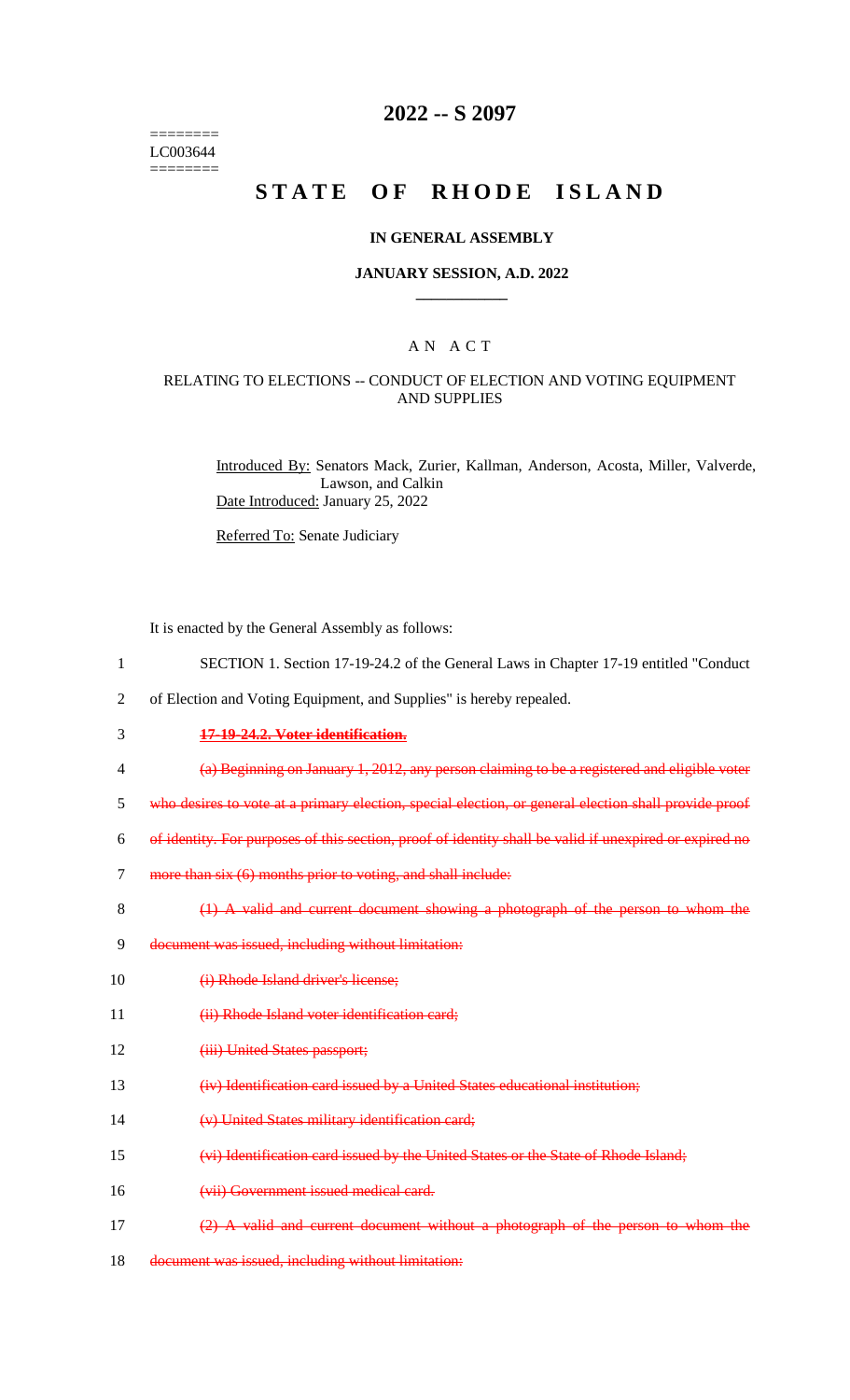| 1              | (i) Birth certificate;                                                                                  |
|----------------|---------------------------------------------------------------------------------------------------------|
| $\overline{2}$ | (ii) Social security card;                                                                              |
| 3              | (iii) Government issued medical card.                                                                   |
| 4              | (b) From and after January 1, 2014, any person claiming to be a registered and eligible                 |
| 5              | voter who desires to vote at a primary election, special election, or general election shall provide    |
| 6              | proof of identity listed in subsection $(a)(1)$ .                                                       |
| 7              | (e) No later than January 1, 2012, Rhode Island voter identification cards will be issued               |
| 8              | upon request, and at no expense to the voters, at locations and in accordance with procedures           |
| 9              | established by rules and regulations promulgated by the secretary of state. The purpose of this         |
| 10             | section is to provide voter identification cards to those voters who do not possess the identification  |
| 11             | listed in subsection $(a)(1)$ .                                                                         |
| 12             | (d) If the person claiming to be a registered and eligible voter is unable to provide proof of          |
| 13             | identity as required in subsections $(a)(1)$ and $(a)(2)$ above, the person claiming to be a registered |
| 14             | voter shall be allowed to vote a provisional ballot pursuant to $\S 17 19 24.3$ upon completing a       |
| 15             | provisional ballot voter's certificate and affirmation. The local board shall determine the validity of |
| 16             | the provisional ballot pursuant to § 17-19-24.3.                                                        |
| 17             | SECTION 2. This act shall take effect upon passage.                                                     |

#### ======== LC003644 ========